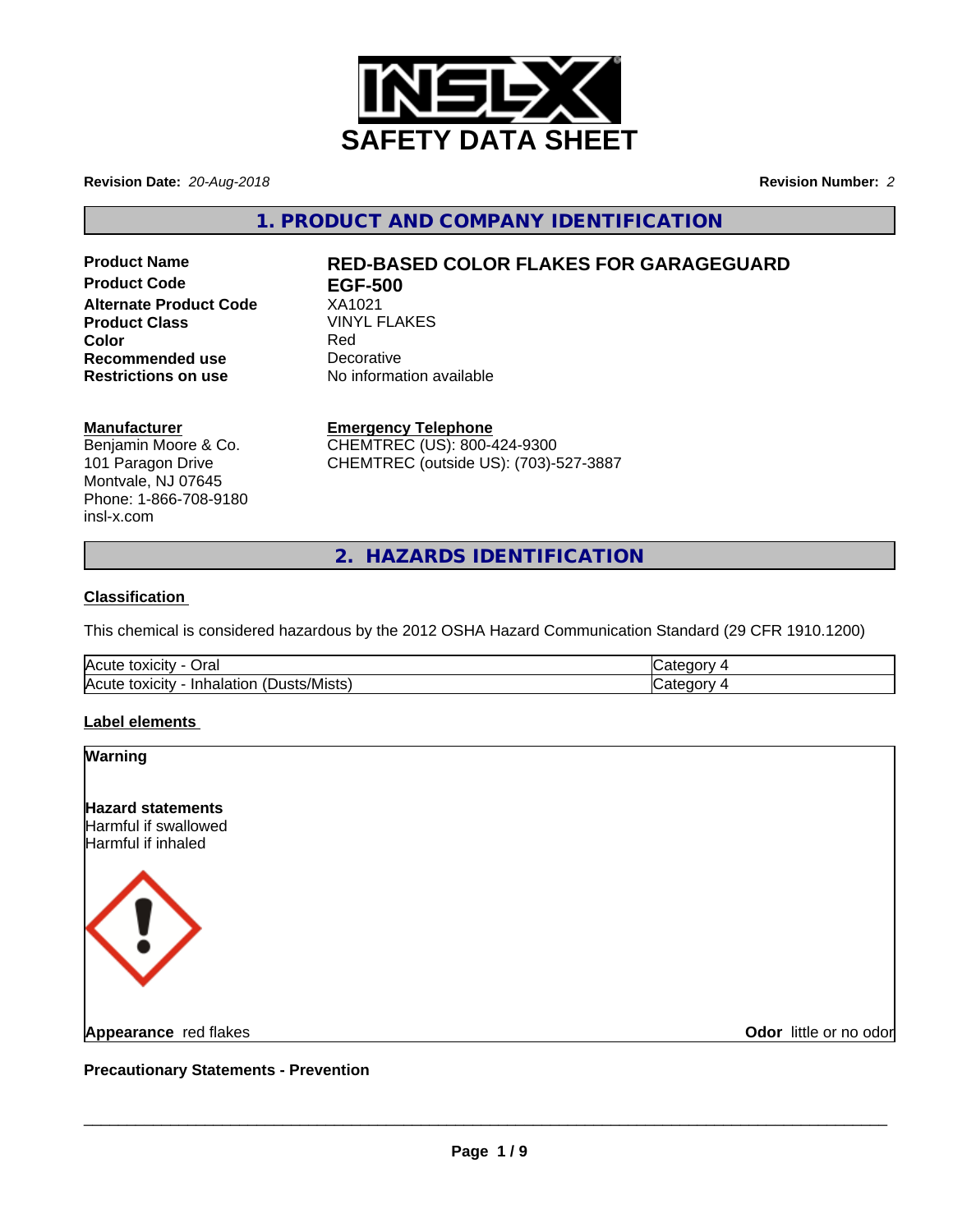Wash face, hands and any exposed skin thoroughly after handling Do not eat, drink or smoke when using this product Avoid breathing dust/fume/gas/mist/vapors/spray Use only outdoors or in a well-ventilated area

#### **Inhalation**

IF INHALED: Remove victim to fresh air and keep at rest in a position comfortable for breathing Call a POISON CENTER or doctor/physician if you feel unwell **Ingestion** IF SWALLOWED: Call a POISON CENTER or doctor/physician if you feel unwell Rinse mouth

**Precautionary Statements - Disposal** Dispose of contents/container to an approved waste disposal plant

#### **Hazards not otherwise classified (HNOC)**

Not applicable

### **Other information**

No information available

## **3. COMPOSITION INFORMATION ON COMPONENTS**

| <b>Chemical name</b> | <b>CAS No.</b>              | Weight-% |
|----------------------|-----------------------------|----------|
| Barium sulfate       | $-6.43 - 7$<br>7707<br>، ۲۰ | ັ        |
| $\mathsf {Talc}$     | 14807-96-6                  | ັບ       |
| Titanium dioxide     | 13463-67-7                  | ◡        |

|                                                  | 4. FIRST AID MEASURES                                                                                    |
|--------------------------------------------------|----------------------------------------------------------------------------------------------------------|
| <b>General Advice</b>                            | No hazards which require special first aid measures.                                                     |
| <b>Eye Contact</b>                               | Rinse thoroughly with plenty of water for at least 15 minutes and consult a<br>physician.                |
| <b>Skin Contact</b>                              | Wash off immediately with soap and plenty of water while removing all<br>contaminated clothes and shoes. |
| <b>Inhalation</b>                                | Move to fresh air. If symptoms persist, call a physician.                                                |
| Ingestion                                        | Clean mouth with water and afterwards drink plenty of water. Consult a physician<br>if necessary.        |
| <b>Most Important</b><br><b>Symptoms/Effects</b> | None known.                                                                                              |
| <b>Notes To Physician</b>                        | Treat symptomatically.                                                                                   |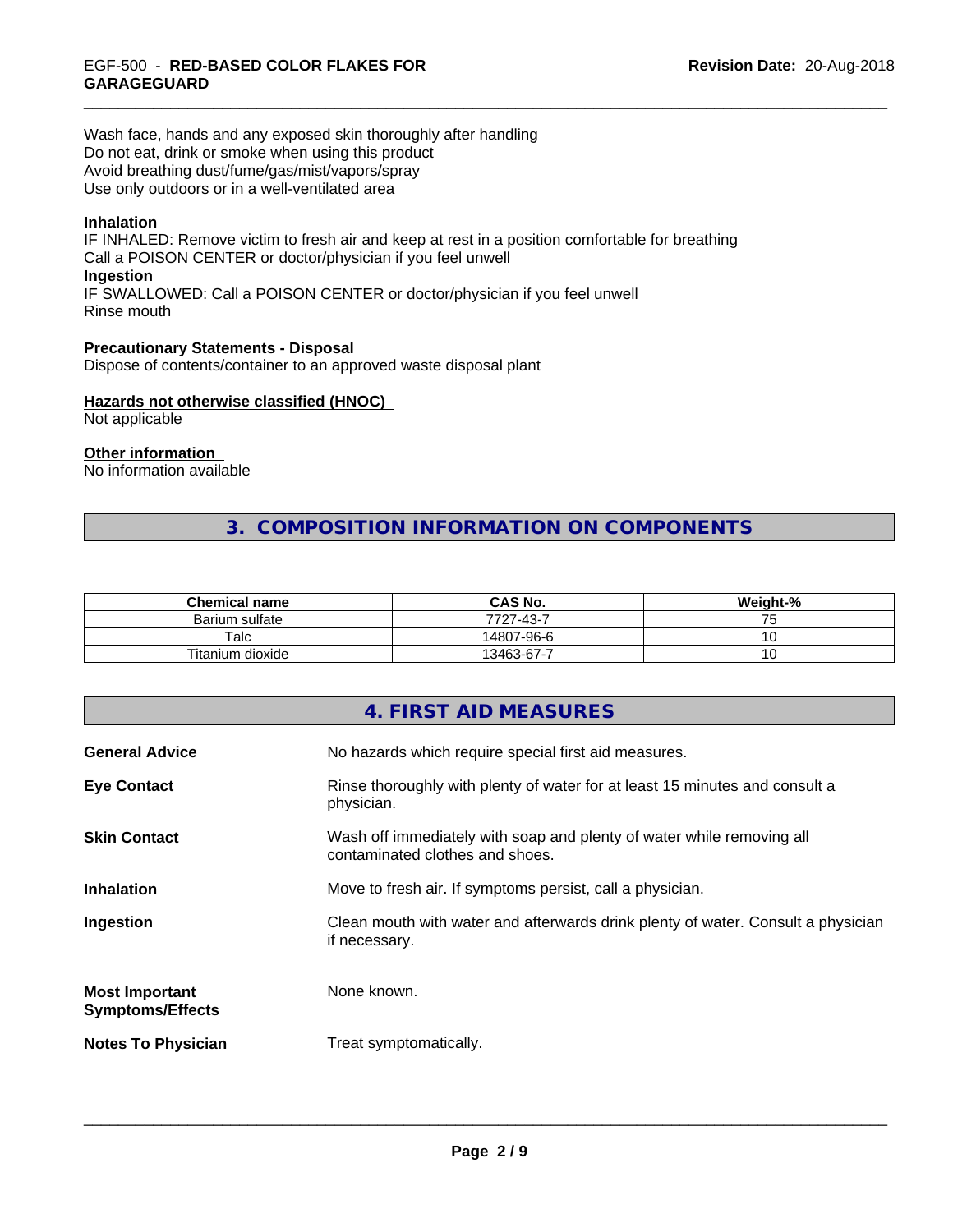## **5. FIRE-FIGHTING MEASURES**

| <b>Suitable Extinguishing Media</b>                                                                                                                                                                              |                 | Use extinguishing measures that are appropriate to local<br>circumstances and the surrounding environment.                                                                                                                         |                                |                                                                                  |  |                                                    |  |
|------------------------------------------------------------------------------------------------------------------------------------------------------------------------------------------------------------------|-----------------|------------------------------------------------------------------------------------------------------------------------------------------------------------------------------------------------------------------------------------|--------------------------------|----------------------------------------------------------------------------------|--|----------------------------------------------------|--|
| <b>Protective Equipment And Precautions For</b><br><b>Firefighters</b><br><b>Specific Hazards Arising From The Chemical</b><br><b>Sensitivity To Mechanical Impact</b><br><b>Sensitivity To Static Discharge</b> |                 | As in any fire, wear self-contained breathing apparatus<br>pressure-demand, MSHA/NIOSH (approved or equivalent)<br>and full protective gear.<br>Closed containers may rupture if exposed to fire or<br>extreme heat.<br>No.<br>No. |                                |                                                                                  |  |                                                    |  |
|                                                                                                                                                                                                                  |                 |                                                                                                                                                                                                                                    |                                | <b>Flash Point Data</b><br>Flash Point (°F)<br>Flash Point (°C)<br><b>Method</b> |  | Not applicable<br>Not applicable<br>Not applicable |  |
|                                                                                                                                                                                                                  |                 |                                                                                                                                                                                                                                    |                                | <b>Flammability Limits In Air</b>                                                |  |                                                    |  |
|                                                                                                                                                                                                                  |                 |                                                                                                                                                                                                                                    |                                | Lower flammability limit:<br><b>Upper flammability limit:</b>                    |  | Not applicable<br>Not applicable                   |  |
| <b>NFPA</b><br>Health: 1                                                                                                                                                                                         | Flammability: 0 | <b>Instability: 0</b>                                                                                                                                                                                                              | <b>Special: Not Applicable</b> |                                                                                  |  |                                                    |  |
| <b>NFPA Legend</b>                                                                                                                                                                                               |                 |                                                                                                                                                                                                                                    |                                |                                                                                  |  |                                                    |  |

- 0 Not Hazardous
- 1 Slightly
- 2 Moderate
- 3 High
- 4 Severe

*The ratings assigned are only suggested ratings, the contractor/employer has ultimate responsibilities for NFPA ratings where this system is used.*

*Additional information regarding the NFPA rating system is available from the National Fire Protection Agency (NFPA) at www.nfpa.org.*

#### **6. ACCIDENTAL RELEASE MEASURES**

| <b>Personal Precautions</b>      | Avoid contact with skin, eyes and clothing. Avoid dust formation.                |
|----------------------------------|----------------------------------------------------------------------------------|
| <b>Other Information</b>         | Prevent further leakage or spillage if safe to do so.                            |
| <b>Environmental precautions</b> | See Section 12 for additional Ecological Information.                            |
| <b>Methods for Cleaning Up</b>   | Avoid dust formation. Sweep up and shovel into suitable containers for disposal. |
|                                  | 7. HANDLING AND STORAGE                                                          |

Handling **Handling Avoid contact with skin, eyes and clothing. Avoid breathing dust. Do not swallow.**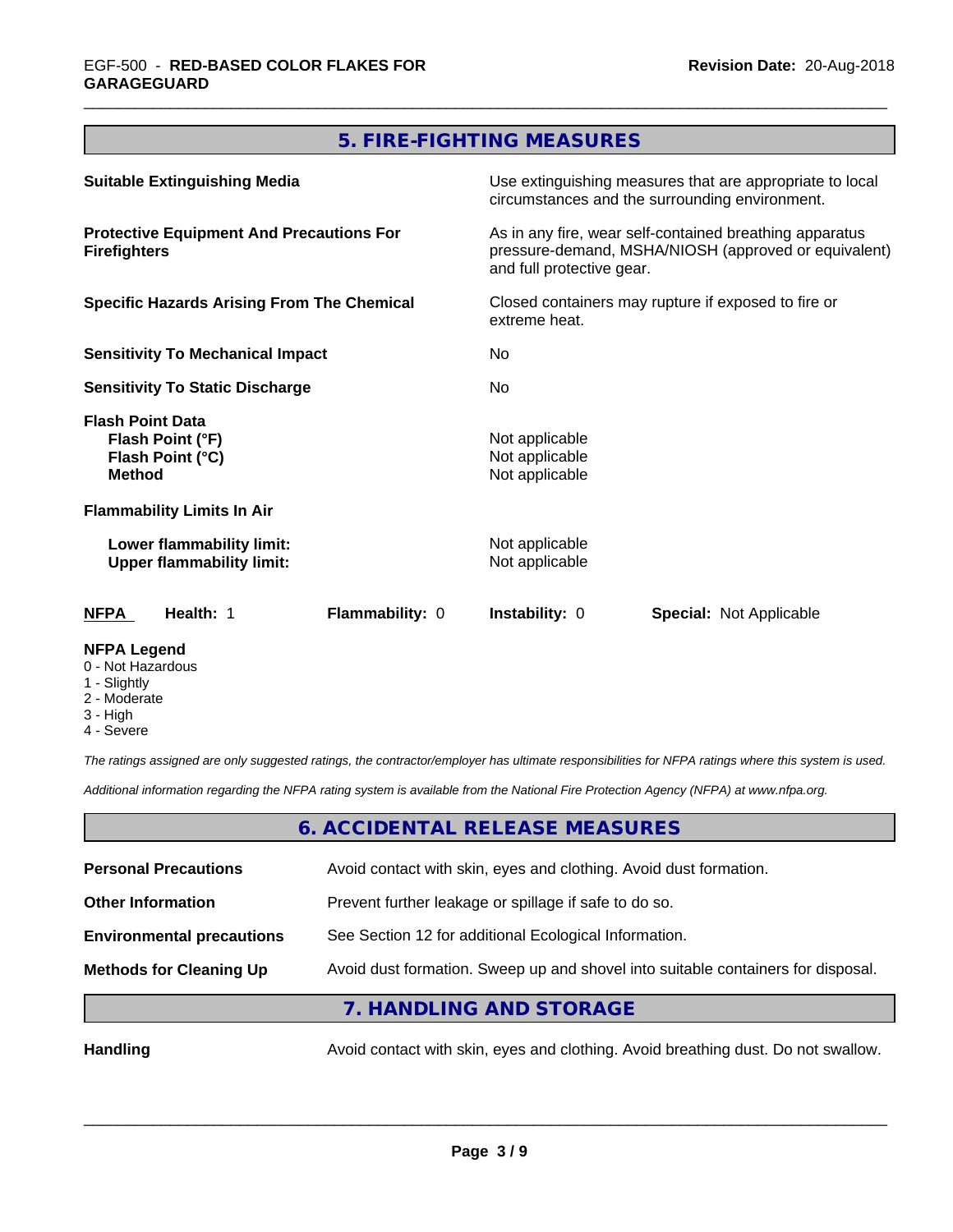**Storage** Keep container tightly closed. Keep out of the reach of children.

**Incompatible Materials** No information available

## **8. EXPOSURE CONTROLS/PERSONAL PROTECTION**

#### **Exposure Limits**

| <b>Chemical name</b> | <b>ACGIH TLV</b>         | <b>OSHA PEL</b>            |
|----------------------|--------------------------|----------------------------|
| Barium sulfate       | 5 mg/m $^3$ - TWA        | 15 mg/m <sup>3</sup> - TWA |
|                      |                          | $5 \text{ ma/m}^3$ - TWA   |
| Talc                 | $2 \text{ ma/m}^3$ - TWA | 20 mppcf - TWA             |
| Titanium dioxide     | 10 mg/m $3$ - TWA        | $15 \text{ ma/m}^3$ - TWA  |

#### **Legend**

ACGIH - American Conference of Governmental Industrial Hygienists Exposure Limits OSHA - Occupational Safety & Health Administration Exposure Limits N/E - Not Established

#### **Engineering Measures** Ensure adequate ventilation, especially in confined areas.

#### **Personal Protective Equipment**

| <b>Eye/Face Protection</b>    | Safety glasses with side-shields.                                        |
|-------------------------------|--------------------------------------------------------------------------|
| <b>Skin Protection</b>        | Protective gloves and impervious clothing.                               |
| <b>Respiratory Protection</b> | In case of insufficient ventilation wear suitable respiratory equipment. |
| <b>Hygiene Measures</b>       | Avoid contact with skin, eyes and clothing. Remove and wash contaminated |

**9. PHYSICAL AND CHEMICAL PROPERTIES**

clothing before re-use. Wash thoroughly after handling.

| red flakes               |
|--------------------------|
| little or no odor        |
| No information available |
| $9.4 - 9.7$              |
| $1.12 - 1.17$            |
| No information available |
| No information available |
| No information available |
| No information available |
| No information available |
| No information available |
| No information available |
| 100                      |
| 100                      |
| 0                        |
| 0                        |
| Not applicable           |
| No information available |
| No information available |
| No information available |
|                          |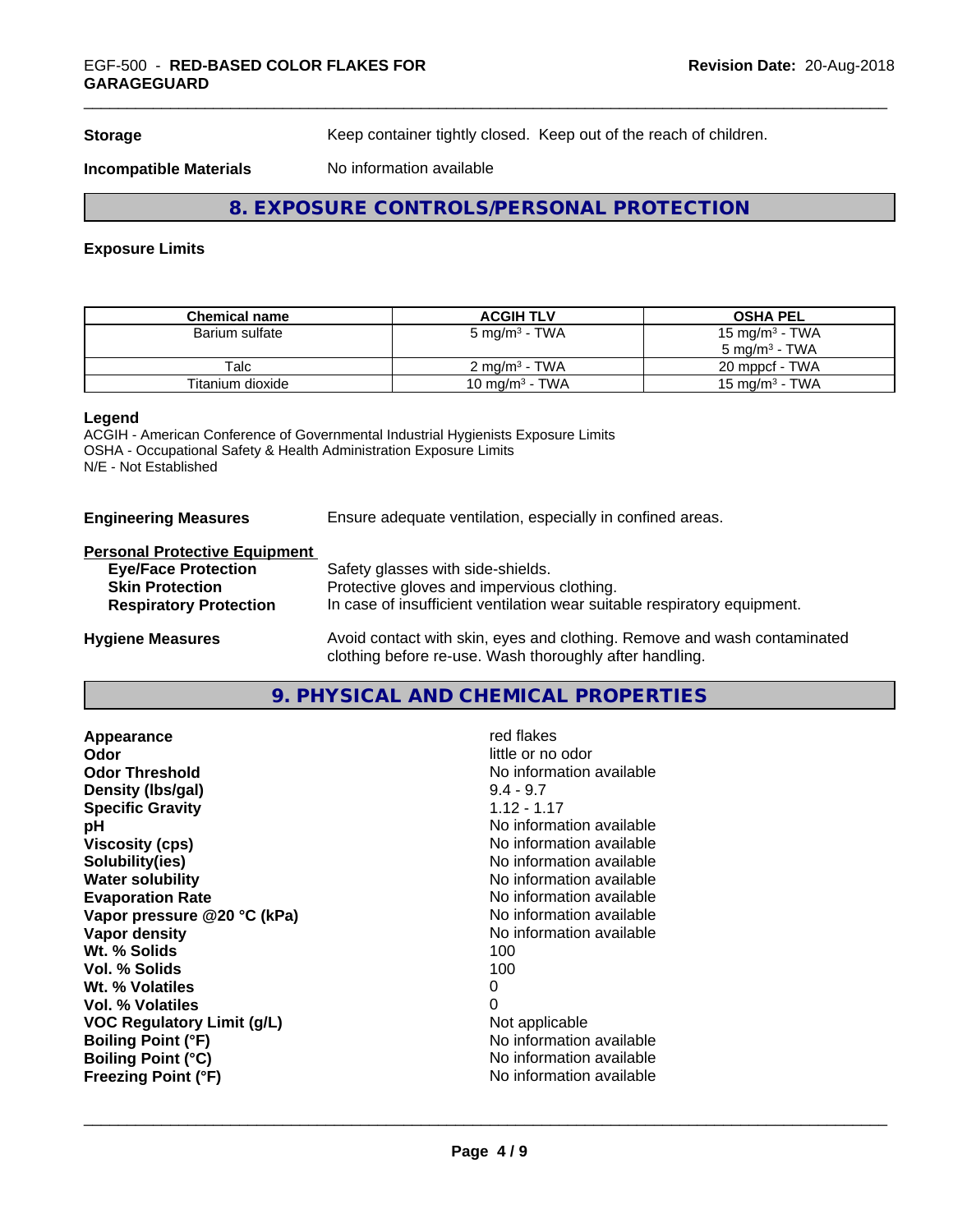## \_\_\_\_\_\_\_\_\_\_\_\_\_\_\_\_\_\_\_\_\_\_\_\_\_\_\_\_\_\_\_\_\_\_\_\_\_\_\_\_\_\_\_\_\_\_\_\_\_\_\_\_\_\_\_\_\_\_\_\_\_\_\_\_\_\_\_\_\_\_\_\_\_\_\_\_\_\_\_\_\_\_\_\_\_\_\_\_\_\_\_\_\_ EGF-500 - **RED-BASED COLOR FLAKES FOR GARAGEGUARD**

**Freezing Point (°C)** No information available **Flash Point (°F)**<br> **Flash Point (°C)**<br> **Flash Point (°C)**<br> **C Flash Point (°C) Method** Not applicable<br> **Flammability (solid, gas)** Not applicable Not applicable **Flammability (solid, gas)**<br> **Upper flammability limit:**<br>
Upper flammability limit:<br>
Not applicable **Upper flammability limit:**<br> **Lower flammability limit:**<br>
Not applicable<br>
Not applicable **Lower flammability limit:**<br> **Autoignition Temperature (°F)** Not applicable available and the Mustafable and Mustafable and Mustafable and Mu **Autoignition Temperature (°F)**<br> **Autoignition Temperature (°C)** No information available **Autoignition Temperature (°C) Decomposition Temperature (°F)** No information available **Decomposition Temperature (°C)**<br> **Partition coefficient Partition coefficient 1 Partition available No information available** 

**No information available** 

## **10. STABILITY AND REACTIVITY**

| <b>Reactivity</b>                         | Not Applicable                           |
|-------------------------------------------|------------------------------------------|
| <b>Chemical Stability</b>                 | Stable under normal conditions.          |
| <b>Conditions to avoid</b>                | Avoid dust formation.                    |
| <b>Incompatible Materials</b>             | No materials to be especially mentioned. |
| <b>Hazardous Decomposition Products</b>   | None under normal use.                   |
| <b>Possibility of hazardous reactions</b> | None under normal conditions of use.     |

## **11. TOXICOLOGICAL INFORMATION**

| Information on likely routes of exposure                                                                                                                                                                                                                                                                                                                               |  |  |
|------------------------------------------------------------------------------------------------------------------------------------------------------------------------------------------------------------------------------------------------------------------------------------------------------------------------------------------------------------------------|--|--|
| <b>Principal Routes of Exposure</b> Eye contact, skin contact and inhalation.                                                                                                                                                                                                                                                                                          |  |  |
|                                                                                                                                                                                                                                                                                                                                                                        |  |  |
| No information available                                                                                                                                                                                                                                                                                                                                               |  |  |
| Symptoms related to the physical, chemical and toxicological characteristics                                                                                                                                                                                                                                                                                           |  |  |
| No information available                                                                                                                                                                                                                                                                                                                                               |  |  |
| Delayed and immediate effects as well as chronic effects from short and long-term exposure                                                                                                                                                                                                                                                                             |  |  |
| May cause slight irritation.<br>Substance may cause slight skin irritation. Prolonged or repeated contact may dry<br>skin and cause irritation.<br>May cause irritation of respiratory tract.<br>Ingestion may cause gastrointestinal irritation, nausea, vomiting and diarrhea.<br>No information available<br>No information available.<br>No information available. |  |  |
|                                                                                                                                                                                                                                                                                                                                                                        |  |  |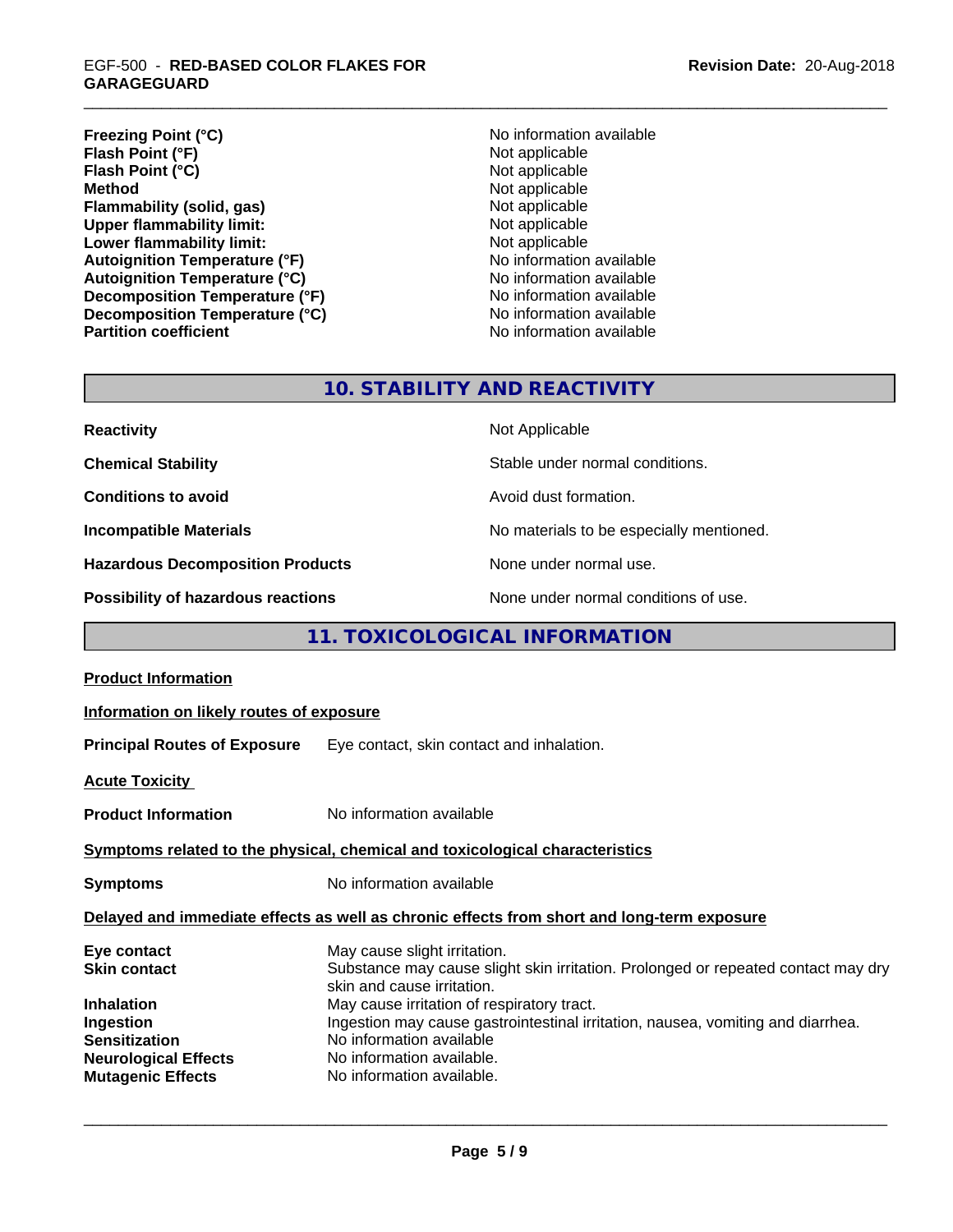| <b>Reproductive Effects</b>     | No information available. |
|---------------------------------|---------------------------|
| <b>Developmental Effects</b>    | No information available. |
| <b>Target organ effects</b>     | No information available. |
| <b>STOT - single exposure</b>   | No information available. |
| <b>STOT - repeated exposure</b> | No information available. |
| Other adverse effects           | No information available. |
| <b>Aspiration Hazard</b>        | No information available  |

**Numerical measures of toxicity**

**The following values are calculated based on chapter 3.1 of the GHS document**

| <b>ATEmix (oral)</b>                 | 699 mg/kg |
|--------------------------------------|-----------|
| <b>ATEmix (inhalation-dust/mist)</b> | 2.1 mg/L  |

#### **Component Information**

Barium sulfate LD50 Oral: > 5,000 g/kg (Rat) vendor data Titanium dioxide LD50 Oral: > 10000 mg/kg (Rat)

#### **Carcinogenicity**

*The information below indicateswhether each agency has listed any ingredient as a carcinogen:.*

| <b>Chemical name</b>  | <b>IARC</b>          | <b>NTP</b> | <b>OSHA</b> |
|-----------------------|----------------------|------------|-------------|
|                       | 2B<br>Possible Human |            | Listed      |
| Titanium<br>dioxide ו | Carcinogen           |            |             |

• Although IARC has classified titanium dioxide as possibly carcinogenic to humans (2B), their summary concludes: "No significant exposure to titanium dioxide is thought to occur during the use of products in which titanium dioxide is bound to other materials, such as paint."

#### **Legend**

IARC - International Agency for Research on Cancer NTP - National Toxicity Program OSHA - Occupational Safety & Health Administration

**12. ECOLOGICAL INFORMATION**

#### **Ecotoxicity Effects**

The environmental impact of this product has not been fully investigated.

#### **Product Information**

#### **Acute Toxicity to Fish**

No information available

#### **Acute Toxicity to Aquatic Invertebrates**

No information available

#### **Acute Toxicity to Aquatic Plants**

No information available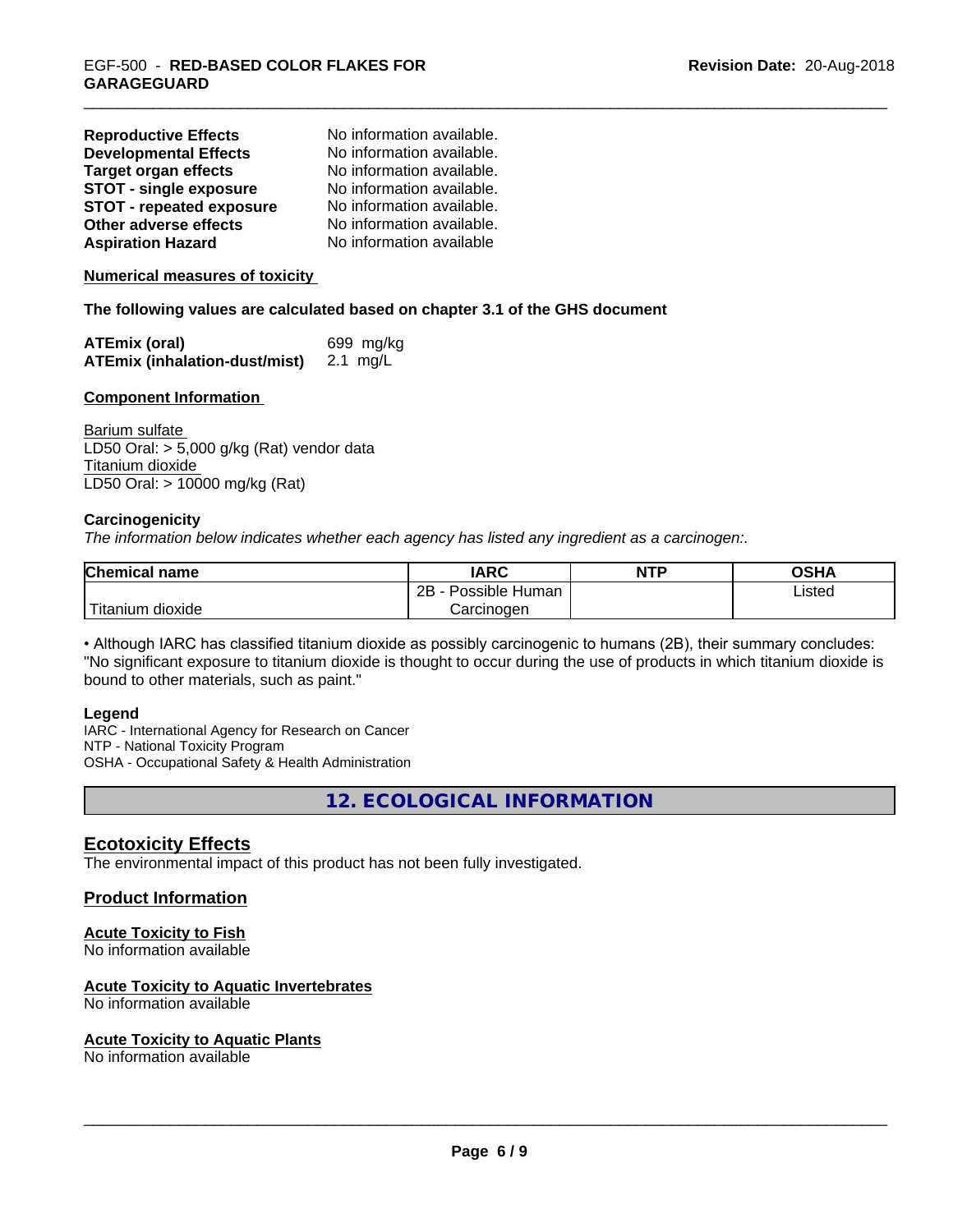#### **Persistence / Degradability**

No information available.

#### **Bioaccumulation**

No information available.

#### **Mobility in Environmental Media**

No information available.

#### **Ozone**

No information available

#### **Component Information**

#### **Acute Toxicity to Fish**

#### Titanium dioxide

 $\overline{\text{LC50:}}$  > 1000 mg/L (Fathead Minnow - 96 hr.)

#### **Acute Toxicity to Aquatic Invertebrates**

No information available

#### **Acute Toxicity to Aquatic Plants**

No information available

|                              | 13. DISPOSAL CONSIDERATIONS                                                                                                                                                                                               |
|------------------------------|---------------------------------------------------------------------------------------------------------------------------------------------------------------------------------------------------------------------------|
| <b>Waste Disposal Method</b> | Dispose of in accordance with federal, state, and local regulations. Local<br>requirements may vary, consult your sanitation department or state-designated<br>environmental protection agency for more disposal options. |
|                              | 14. TRANSPORT INFORMATION                                                                                                                                                                                                 |
| <b>DOT</b>                   | Not regulated                                                                                                                                                                                                             |
| <b>ICAO/IATA</b>             | Not regulated                                                                                                                                                                                                             |
| <b>IMDG/IMO</b>              | Not regulated                                                                                                                                                                                                             |
|                              | <b>15. REGULATORY INFORMATION</b>                                                                                                                                                                                         |
|                              |                                                                                                                                                                                                                           |

## **International Inventories**

| <b>TSCA: United States</b> | Yes - All components are listed or exempt. |
|----------------------------|--------------------------------------------|
| <b>DSL: Canada</b>         | Yes - All components are listed or exempt. |

## **Federal Regulations**

## **SARA 311/312 hazardous categorization**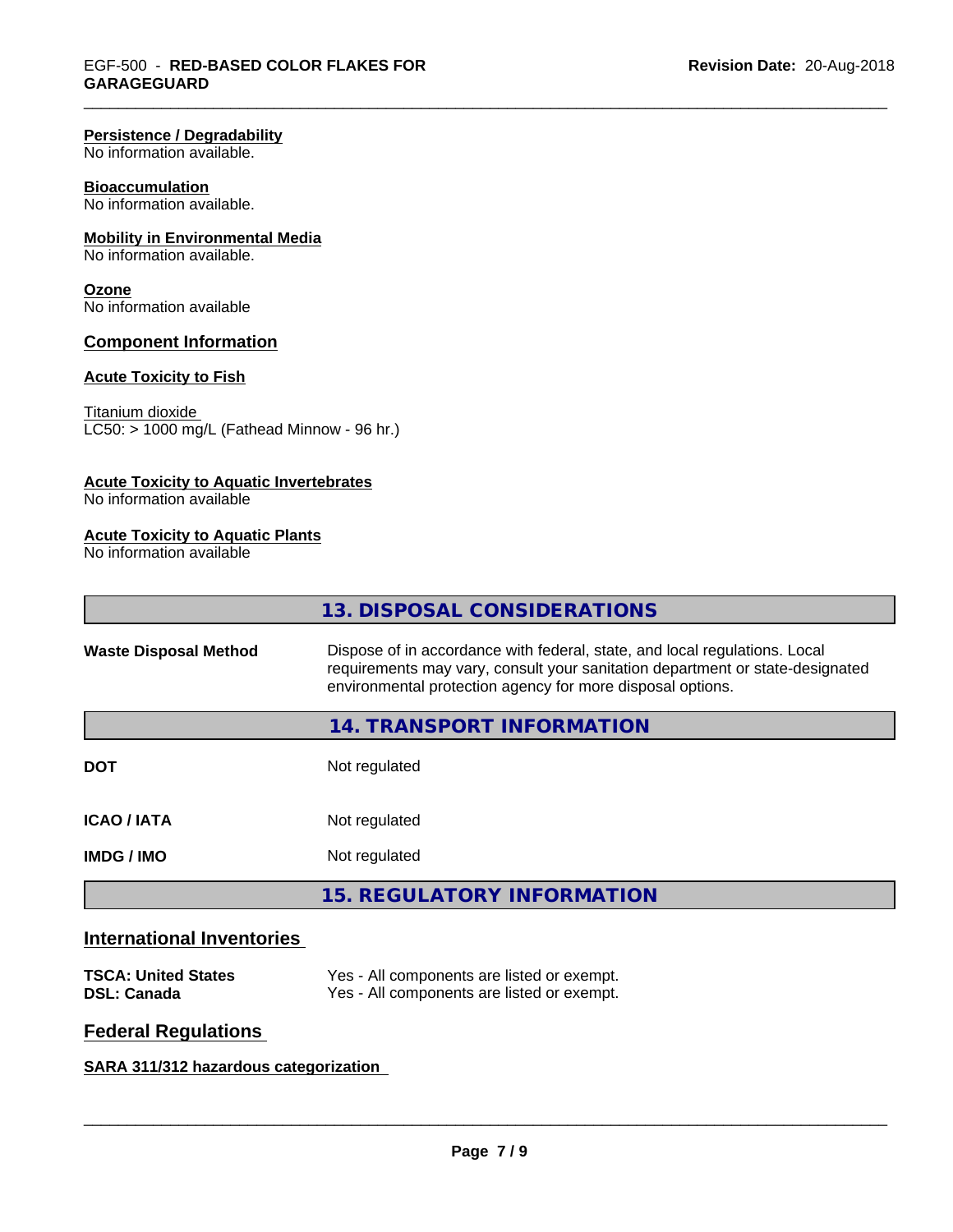| Acute health hazard               | Nο |
|-----------------------------------|----|
| Chronic Health Hazard             | Nο |
| Fire hazard                       | Nο |
| Sudden release of pressure hazard | N٥ |
| Reactive Hazard                   | N٥ |

#### **SARA 313**

Section 313 of Title III of the Superfund Amendments and Reauthorization Act of 1986 (SARA). This product contains a chemical or chemicals which are subject to the reporting requirements of the Act and Title 40 of the Code of Federal Regulations, Part 372:

| <b>Chemical name</b> | CAS No.   | Weight-% | <b>CERCLA/SARA 313</b>     |
|----------------------|-----------|----------|----------------------------|
|                      |           |          | (de minimis concentration) |
| Barium sulfate       | 7727-43-7 |          |                            |

#### **Clean Air Act,Section 112 Hazardous Air Pollutants (HAPs) (see 40 CFR 61)**

This product contains the following HAPs:

*None*

## **US State Regulations**

#### **California Proposition 65**

**AN** WARNING: Cancer and Reproductive Harm– www.P65warnings.ca.gov

#### **State Right-to-Know**

| <b>Chemical name</b> | <b>Massachusetts</b> | <b>New Jersey</b> | Pennsylvania |
|----------------------|----------------------|-------------------|--------------|
| Barium sulfate       |                      |                   |              |
| $\mathsf {T}$ alc    |                      |                   |              |
| Titanium dioxide     |                      |                   |              |

#### **Legend**

X - Listed

## **16. OTHER INFORMATION**

**HMIS** - **Health:** 1 **Flammability:** 0 **Reactivity:** 0 **PPE:** -

 $\overline{\phantom{a}}$  ,  $\overline{\phantom{a}}$  ,  $\overline{\phantom{a}}$  ,  $\overline{\phantom{a}}$  ,  $\overline{\phantom{a}}$  ,  $\overline{\phantom{a}}$  ,  $\overline{\phantom{a}}$  ,  $\overline{\phantom{a}}$  ,  $\overline{\phantom{a}}$  ,  $\overline{\phantom{a}}$  ,  $\overline{\phantom{a}}$  ,  $\overline{\phantom{a}}$  ,  $\overline{\phantom{a}}$  ,  $\overline{\phantom{a}}$  ,  $\overline{\phantom{a}}$  ,  $\overline{\phantom{a}}$ 

#### **HMIS Legend**

- 0 Minimal Hazard
- 1 Slight Hazard
- 2 Moderate Hazard
- 3 Serious Hazard
- 4 Severe Hazard
- \* Chronic Hazard

X - Consult your supervisor or S.O.P. for "Special" handling instructions.

*Note: The PPE rating has intentionally been left blank. Choose appropriate PPE that will protect employees from the hazards the material will*